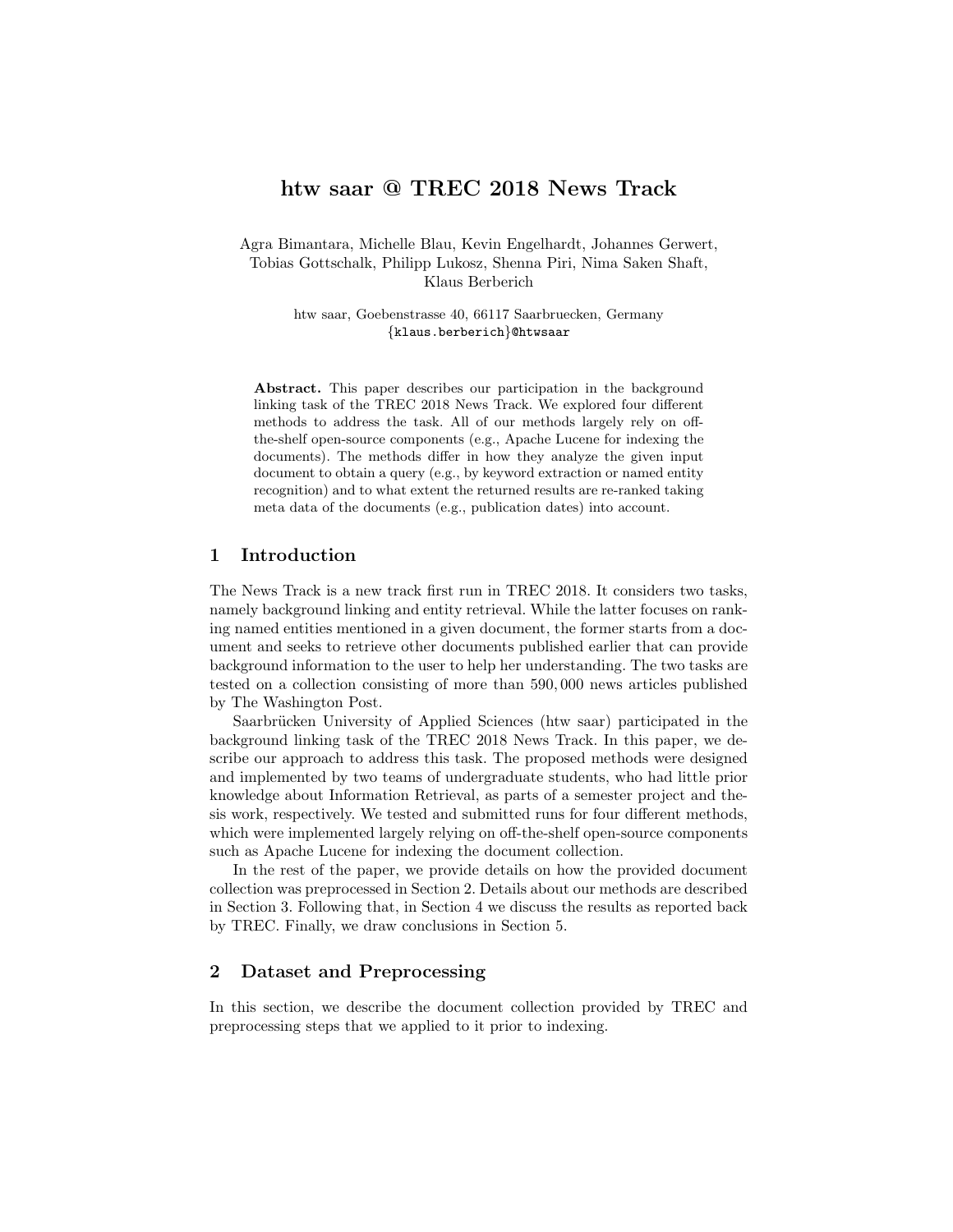The document collection provided by TREC consists of more than 590, 000 news articles published by The Washington Post either in print or as blog posts. After its initial release, the document collection was revised to remove documents having the same identifier. Even after this revision, we observed duplicate documents, with different identifiers but identical content, in our results. As discussed below, our methods eliminate such duplicates either in a preprocessing step, when indexing the document collection, or in a result filtering step, i.e. post retrieval.

### 3 Methods

We next describe the four methods that produced our submitted runs (htwsaar1-4).

#### 3.1 Method 1 (htwsaar1)

Methods 1 and 2 rely on Elasticsearch [1] as an indexing platforms. The revised document collection provided by TREC was indexed, treating all fields from the JSON documents separately. Elasticsearch builds on-top of Lucene and we used the default settings for tokenization and normalization, i.e., words were lowercased but not stemmed. Also for the retrieval model, we rely on the default setting, which is a variation of the vector space model [3].

Our first method analyzes the input document by performing a simple keyword extraction. More precisely, terms contained in the input document are ranked according to their value

$$
tf(v, d) \cdot \log\left(1 + \frac{|D|}{df(v)}\right)
$$

with  $tf(v, d)$  as the frequency of term v in the input document d, |D| as the size of the document collection, and  $df(v)$  as the document frequency of term v. The twenty terms achieving the highest value are selected and used as a query. In addition, a date filter is applied to allow only documents published on or before the publication date of the input document.

The result returned by Elasticsearch are re-ranked taking their publication dates into account. The score attached to every result document is modified by a factor of

$$
e^{-\lambda(|t_q-t|)}
$$

with  $t_q$  as the publication date of the input document and t as the publication date of the considered result document. Here, publication dates are represented as UNIX timestamps in milliseconds and  $\lambda = 10^{-12}$  was employed as a parameter setting. As an additional post-filtering step, duplicate documents having the same title, the same authors, and published on the same date are removed. Moreover, based on the task instructions, all documents published in the sections "Opinion", "Letters to the Editor", and "The Post's View" are also filtered out.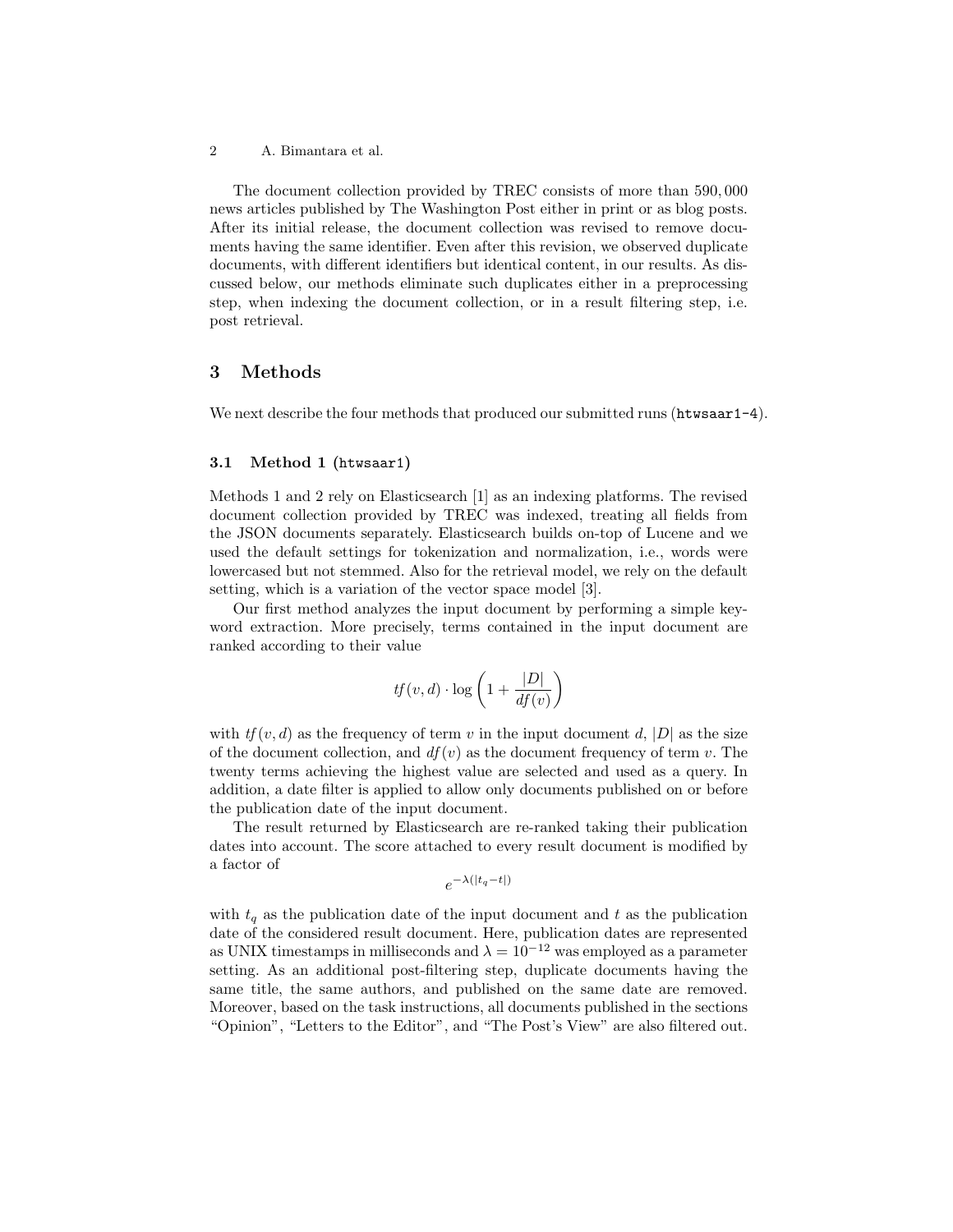#### 3.2 Method 2 (htwsaar2)

Our second method operating on the index built using Elasticsearch relies on named entity recognition to construct a query for the given input document. Stanford CoreNLP [5] is used to analyze the title of the document and spot mentions of named entities. Terms belonging to such a mentioned of a named entity are concatenated to yield the query that is issued. If the title of the document does not contain any mention of a named entity, the method falls back to using the entire title as a query. The returned results undergo the same temporal re-ranking and post-filtering as described above for Method 1.

### 3.3 Method 3 (htwsaar3)

Methods 3 and 4 were implemented in a separate system, relying on Apache Lucene [2] as an indexing platform. As a pre-processing step, based on our observation that duplicate documents were still present in the collection, we applied a simple heuristic to remove suspected duplicates. More precisely, when processing input files in lexicographic order of their file name, we check for every document whether a document with the same title, written by the same author, and published on the same date has already been seen. If this is the case for a document, it is ignored and not added to our index. Moreover, based on task instructions, all documents published in the sections "Opinion", "Letters to the Editor", and "The Post's View" are also filtered out. This leaves us with a total of 480, 627 documents. From the JSON documents provided by TREC we extracted the author, publication date, URL, title, and contents and indexed them as separate fields. For the title and content fields we relied on Lucene's default tokenization and normalization, i.e., words were lowercased but not stemmed. The other fields were indexed as-is, in the case of publication date as a numerical value to allow filtering based on date ranges.

Our first method operating on the thus created index relies on a two-step approach. In a first step, the given input document is analyzed to construct a query that can be issued against Lucene. The returned results, in a second step, are then re-ranked taking into account meta data of the input documents. In the following, we describe these two steps in more detail.

Query Construction by Document Analysis Not all words contained in an input document are equally useful as query terms – at least that was our initial intuition. To identify salient words contained in the input document, more specifically its *title* and *content*, our third method relies on key-phrase extraction and named entity recognition. We make use of TextRank [4] to identify key phrases contained in the title or content of the input document, relying on the implementation<sup>1</sup> provided by one of the original authors. Likewise, to spot mentions of named entities (specifically persons, organization, and locations), we again use Stanford CoreNLP [5] with its default models for English.

<sup>&</sup>lt;sup>1</sup> https://github.com/boudinfl/pke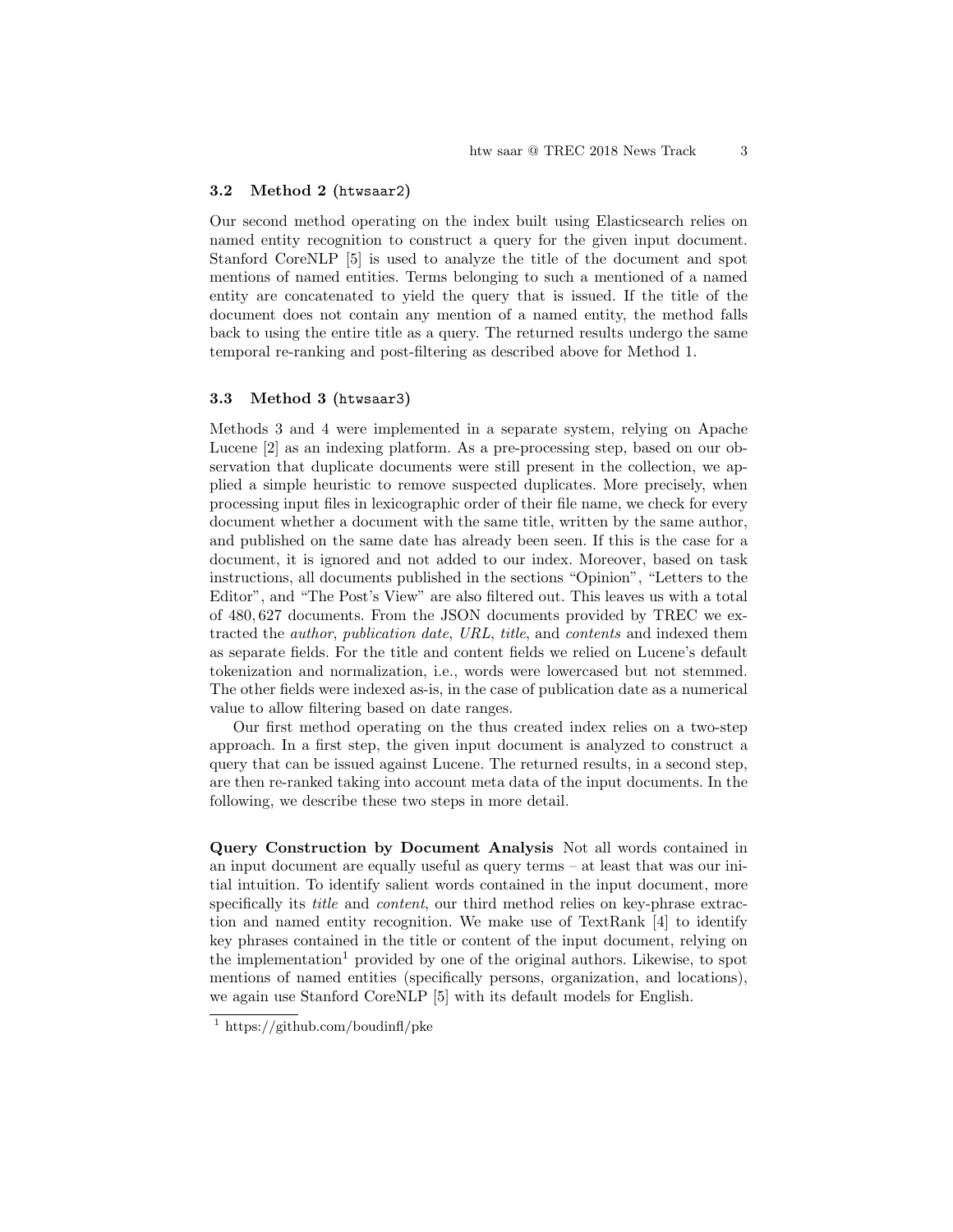Having extracted key phrases and named entities, we next determine how often each of them is mentioned in the input document and rank them accordingly. Thus we obtain four ranked lists of key phrases, persons, organizations, and locations in descending order of their frequency in the document. Let  $\langle m_1, \ldots, m_n \rangle$ denote one such ranked list, we boost the terms contained in the mention  $m_i$  at rank i as

$$
\max(1.1, C_T - 0.1 \cdot i)
$$

with  $C_T$  as a constant that is chosen for each of the four types of mentions that we consider. For key phrases  $C_K = 3.0$ , for persons  $C_P = 3.0$ , for organizations  $C<sub>O</sub> = 2.1$ , and locations  $C<sub>L</sub> = 1.8$ . These choices reflect our initial expectation regarding the importance of the different types of mentions. To illustrate this with an example, assume that michael jordan was found to be the second most frequent named entity mentioned in the input document. In this case, the terms michael and jordan will be assigned a boost of 2.8. If a term is found in different types of mentions in the document (e.g., as a person and in a key phrase), the largest boost determined is used. Boosting query terms in Lucene effectively inflates their term frequency in any document by a factor corresponding to the specified boost. As a result, these terms end up having a stronger influence on the result, which is determined using a variation of the vector space model [3] in Lucene. The query that is issued against Lucene then consists of all terms that we found in any key phrase or named entity boosted as described above. In addition, a date filter is applied, allowing only such documents into the result that were published on or before the publication date of the input document.

Re-Ranking based on Meta Data Once result documents have been obtained for the query constructed in the first step, we re-rank them taking into account their author and publication date. For the publication date, we reckon that documents published at a time closer to the publication date of the input document are preferable. Thus, we determine how many weeks  $w$  a document has been published before the input document and boost its score as returned by Lucene by a factor of

$$
1+\frac{0.7}{\sqrt{1+w}}.
$$

A document published in the same week as the input article thus obtains a boost of 1.7, whereas a document published three weeks before the input article only obtains a boost of 1.35. As a second criterion for re-ranking we check whether a document was written by the same author as the input document. If this is the case, its score is boosted by a factor of 1.2 and remains unaltered otherwise. The idea here is that authors tend to specialize on certain topics or events, so that documents by the same author should be more likely to be related.

#### 3.4 Method 4 (htwsaar4)

Our last method relies on the same approach for indexing documents and removing duplicates as Method 2. In contrast, it uses a much simpler approach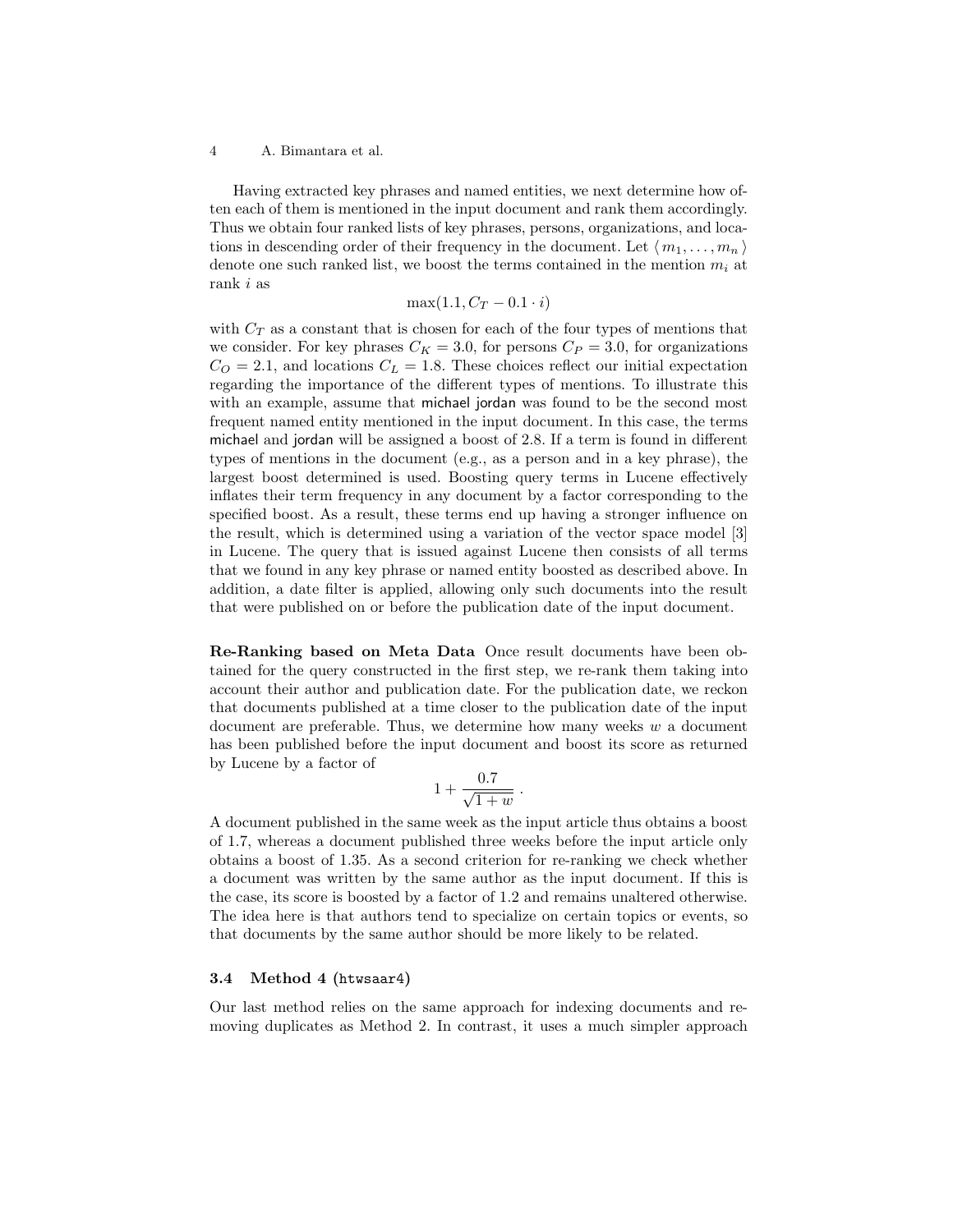to derive a query from the input document and does not apply any re-ranking based on content or meta data. It simply forms a verbose query by concatenating the title and the body of the input document and issues it against Lucene. Again, a date filter is applied to allow only documents published on or before the publication date of the input document. This was the first method developed and served as a baseline for internal testing. Quite surprisingly, it turned out to be the best performing among our methods.

## 4 Results

We now discuss our findings regarding the performance of our four methods based on the results provided by TREC. Since, at the time of writing, runs for other participants are not yet available, we compare our methods against a hypothetical competitor (median) that achieves median performance for all topics. For our discussion, we focus on nDCG@5 as a primary effectiveness measure, in line with the task description.

Table 1. nDCG@5 for a hypothetical competitor that achieves median performance for all topics (median) and our four runs (htwsaar1-4)

|        | median | htwsaar1 | htwsaar2 | htwsaar3 | htwsaar4 |
|--------|--------|----------|----------|----------|----------|
| nDCG@5 | 0.3448 | 0.4150   | 0.1957   | 0.4609   | 0.4619   |

Overall Performance Table 1 lists nDCG@5 across all topics. As can be seen from the figures, our second method htwsaar2, which relies on extracting named entities from the title of the input document, can not outperform the hypothetical competitor. This can be explained by the fact that, if the title contains only few named entities, the method ends up generating a very short query, arguably loosing the gist of the input document. All of our other methods (i.e., htwsaar1, htwsaar3, and htwsaar4) do outperform the hypothetical competitor by a reasonable margin. Among them, quite surprisingly, the simplest method htwsaar4, which uses the entire input document as a query, achieves the best performance. The two methods htwsaar1 and htwsaar3 relying on an analysis of the input document and re-ranking based on meta data follow closely. Our take home from these results is that verbose queries, retaining many or all of the terms from the input document, seem favorable for the task. Whether our simple baseline (htwsaar4) with its very verbose queries would be viable in a production setting is questionable. The two methods (htwsaar1 and htwsaar3) conducting an analysis of the entire document, yielding shorter queries, may be more appropriate, even though they sacrifice a bit of retrieval effectiveness.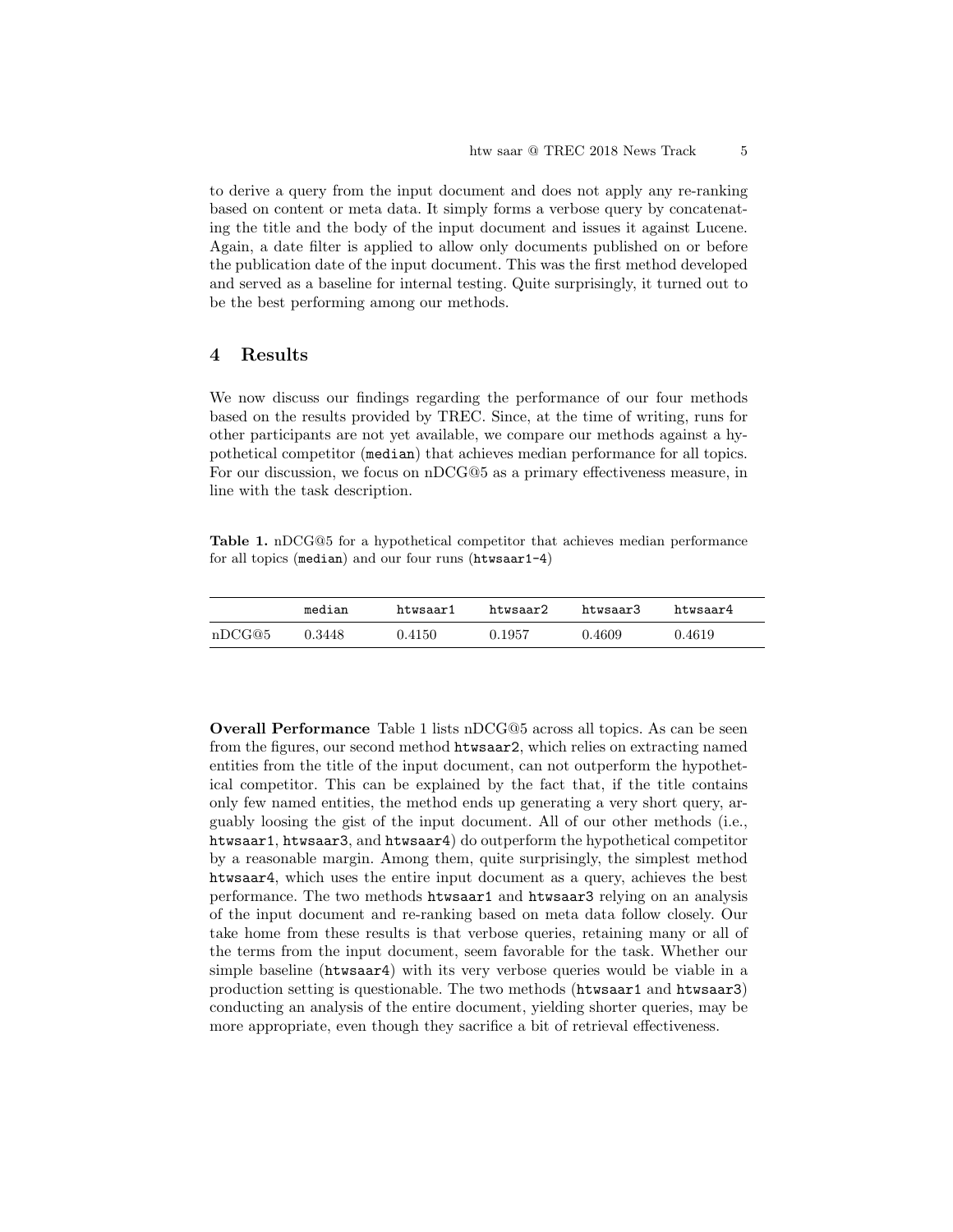Table 2. Topics for which our methods achieved the highest gain  $(+)$  or loss  $(-)$  relative to the hypothetical competitor.

### htwsaar1

| Gain/Loss Topic |     | Title of Input Document                                                            |  |
|-----------------|-----|------------------------------------------------------------------------------------|--|
|                 | 811 | 'Car hacking' just got real: In experiment, hackers disable<br>SUV on busy highway |  |
|                 | 433 | Defining cool, from Walt Whitman and James Dean to<br>Steve Jobs and Tony Hawk     |  |

### htwsaar2

| Gain/Loss Topic          |     | Title of Input Document                                                      |
|--------------------------|-----|------------------------------------------------------------------------------|
| $+$                      | 378 | Germans would rather send humanitarian aid than for-<br>give Greece's debts  |
| $\overline{\phantom{a}}$ | 805 | Apparently, the once-feared snakehead is just another fish<br>in the Potomac |

### htwsaar3

| Gain/Loss Topic                               | Title of Input Document                                                                                                                         |
|-----------------------------------------------|-------------------------------------------------------------------------------------------------------------------------------------------------|
| 646<br>$+$<br>341<br>$\overline{\phantom{0}}$ | The astonishing state-by-state rise in food stamp reliance<br>How major U.S. cities and transit systems are reacting<br>to the Brussels attacks |

#### htwsaar4

| Gain/Loss Topic |     | Title of Input Document                                                            |
|-----------------|-----|------------------------------------------------------------------------------------|
|                 | 811 | 'Car hacking' just got real: In experiment, hackers disable<br>SUV on busy highway |
| ٠               | 818 | Eggs are okay again                                                                |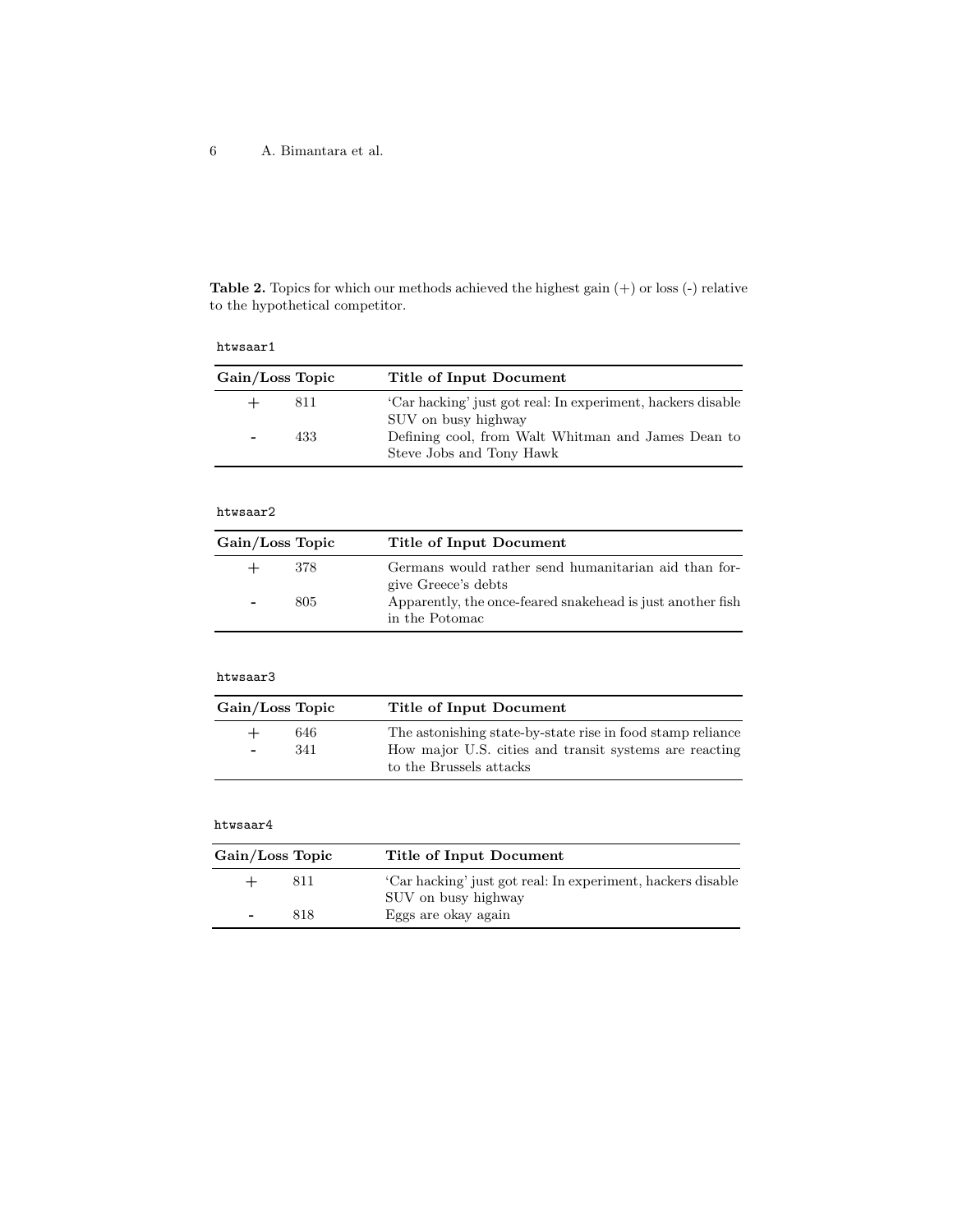Gains and Losses To shed some light on in which cases our methods work and in which cases they don't, we conduct a gains and losses analysis. For each of our four methods, we identify the topic for which it achieves the highest absolute gain or loss in terms of nDCG@5 relative to the hypothetical competitor. Table 2 lists the identified topics.

Interestingly, two of our methods (htwsaar1 and htwsaar4) achieve their biggest gains for the same topic 811. Inspecting the document, we observe that it mentions a fair amount of named entities and technical terms, which can be picked up by our methods when constructing the query. Our method htwsaar2 achieves its biggest gain for the topic 378, for which it manages to recognize the two key named entities Germans and Greece from the title. Topic 646, for which our method htwsaar3 achieves its biggest gain, mentions a fair amount of locations and our method is able to pick up key phrases such as food stamps and SNAP benefits.

Looking at biggest losses, we observe that our methods suffer them for different topics. Topic 455, which our method htwsaar1 looses on, corresponds to a relatively short document, which makes it harder for the method to extract meaningful key words. Our method htwsaar2 looses on topic 805, a document for which only Potomac is recognized as a named entity in the title, resulting in a very unspecific query. Topic 341 is the one for which our method htwsaar3 suffers its biggest loss. Inspecting the document, we observe that many of the named entities therein are related to the U.S., shifting the focus of the generated query away from the terror attacks in Brussels. Finally, our method htwsaar4 looses on topic 818. The document about dietary recommendations related to cholesterol contains many general terms, leading to a diluted query.

### 5 Conclusion

In this paper, we described our methods that participated in the TREC 2018 News Track. Based on the results available at this time, we conducted an initial analysis. Interestingly, the simplest method that we considered achieved the best results in terms of nDCG@5 among our methods. More sophisticated methods, relying on an analysis of the input document, got close in terms of nDCG@5 and may be more viable in practice than using the entire input document as a query. We also observed that relying only on the title of the input document is insufficient, our method based on this strategy performed worst among our methods.